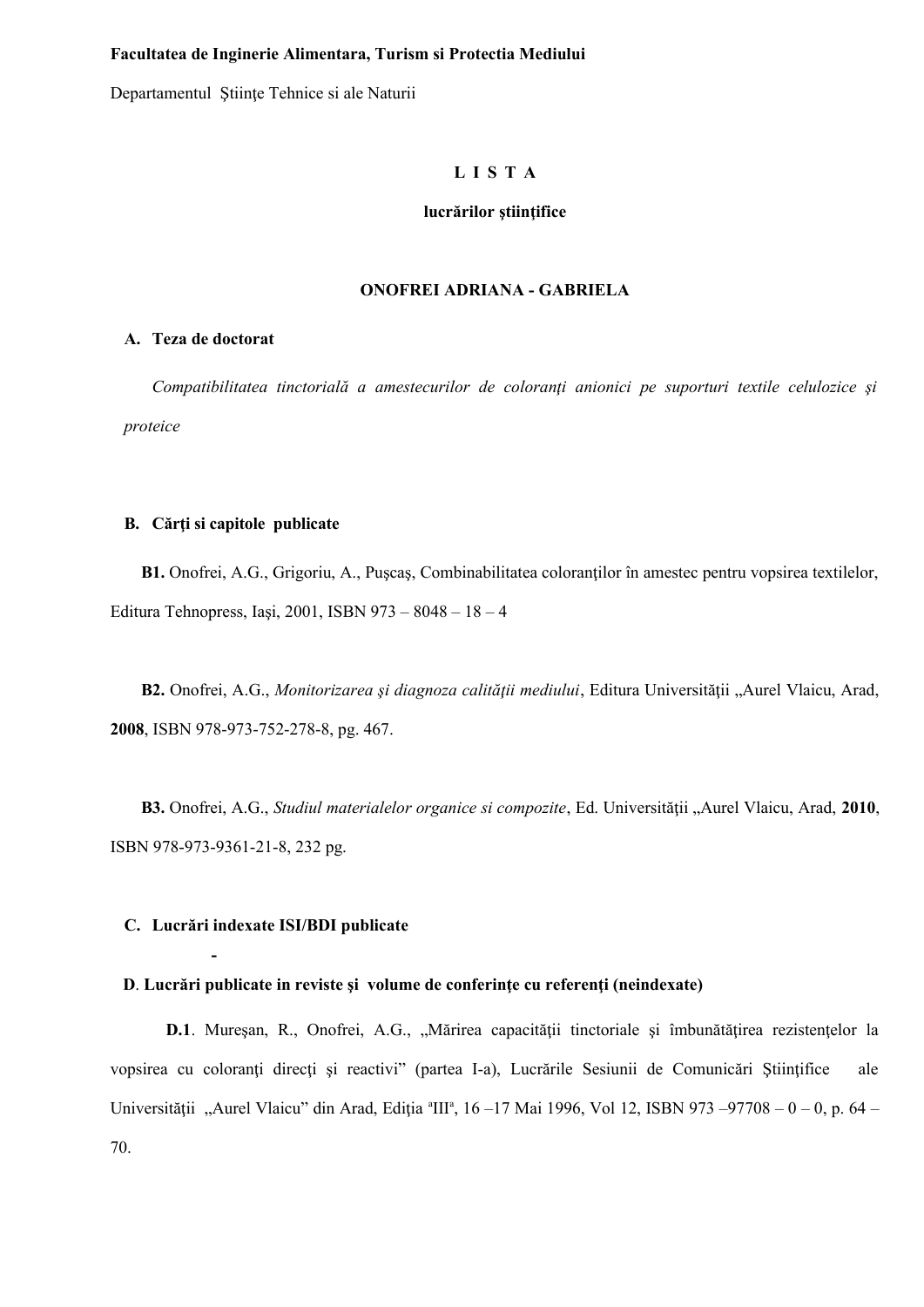**D.2**. Grigoriu, A., Puscas, E.L., Onofrei, A.G., Corelația dintre sorbția și compatibilitatea coloranților (partea a - I-a), Analele Univ. "Aurel Vlaicu" Arad, Seria: Textile, Fascicola: Tehnologii mecanice textile, 2000, ISSN 1582 – 3431, p. 246 – 251.

**D.3**. Pușcaș, E.L.,.Hendea, D.M,.Onofrei, A.G, " Permeabilitatea la aer – componenta eco-sanogenetică a mateialelor textile", Analele Univ. "Aurel Vlaicu" Arad, Seria: Textile, Fascicola: Tehnologii mecanice textile, 2000, ISSN 1582 – 3431, p. 289 - 294.

**D.4.** Onofrei, A.G., Puşcaş, E.L., Grigoriu, A., Măsurarea culorii utilizată în aprecierea compatibilităţii amestecurilor de coloranți, Lucările conferinței internaționale, Altexim-II, Sibiu, Secțiunea: Tehnologii și utilaje în ind. textilă, 2000, ISBN 973 - 651-157-X, p. 295 – 302.

**D.5.** Onofrei, A.G., Puşcaş, E.L., Dincă, N., The automation of dyeing process on the cotton fabric by continue flow method, Scien. And Techn. Bull. Of Univ. "Aurel Vlaicu" Arad, vol. 6 (VII), 2001, p. 63 - 67

**D.6.** Onofrei, A.G., Grigoriu, A., Ionescu, Gh., Metodă de fotocolorimetrare automatizată a soluţiilor de coloranti din băile de vopsire, Proceedings of The XII – th Textile and Leather Romanian Conference, Section: Technologies & Equipments for Textile Finishing, "Gh. Asachi" Technical University, Faculty of Textile and Leather Technology, Iaşi, octombrie, **2002**, ISBN 973 – 8075 – 48 – 3, p. 151 – 156.

**D.7.** Onofrei, A.G., Ionescu, Gh., Puşcas, E.L., Grigoriu, A., Determinarea parametrilor termodinamici şi cinetici pentru coloranţii direcţi în amestec (partea I-a), Analele Univ. "Aurel Vlaicu" Arad, Seria: Chimie, Fascicola: Chimie şi protecţia mediului, **2002**, ISSN 1582 – 3415, p. 109 – 112.

**D.8.** Onofrei, A.G., Puşcas, E.L., Grigoriu, A., Ionescu, Gh., Determinarea parametrilor termodinamici si cinetici pentru coloranții direcți în amestec (partea II-a), Analele Univ. "Aurel Vlaicu" Arad, Seria: Chimie, Fascicola: Chimie şi protecţia mediului, **2002**, ISSN 1582 – 3415, p. 113 – 117.

**D.9**. Puşcaş, E.L., Grigoriu, A., Onofrei, A.G., Corelația dintre sorbția și compatibilitatea coloranților (partea a - II-a), Analele Univ. "Aurel Vlaicu" Arad, Seria: Textile, **2002**,

**D.10.** Puşcaş, E.L., Onofrei, A.G., Cătană, A., Coman, R., Determinarea caracteristicilor culorilor obținute prin vopsiri din amestecuri de coloranți", Analele Univ. "Aurel Vlaicu" Arad, Seria: Textile, Fascicola: Tehnologii textile, **2002**, 28 – 35, ISSN 1582 – 3431.

**D.11.** Onofrei, A.G., Grigoriu, A., Puşcaş, E.L., Aprecierea combinabilităţii coloranţilor direcţi prin metode fotocolorimetrice, Proceedings of The XII – th Textile and Leather Romanian Conference, Section: Technologies & Equipments for Textile Finishing, "Gh. Asachi" Technical University, Faculty of Textile and Leather Technology, Iaşi, octombrie, **2002**, ISBN 973 – 8075 – 48 – 3, p. 157 – 161.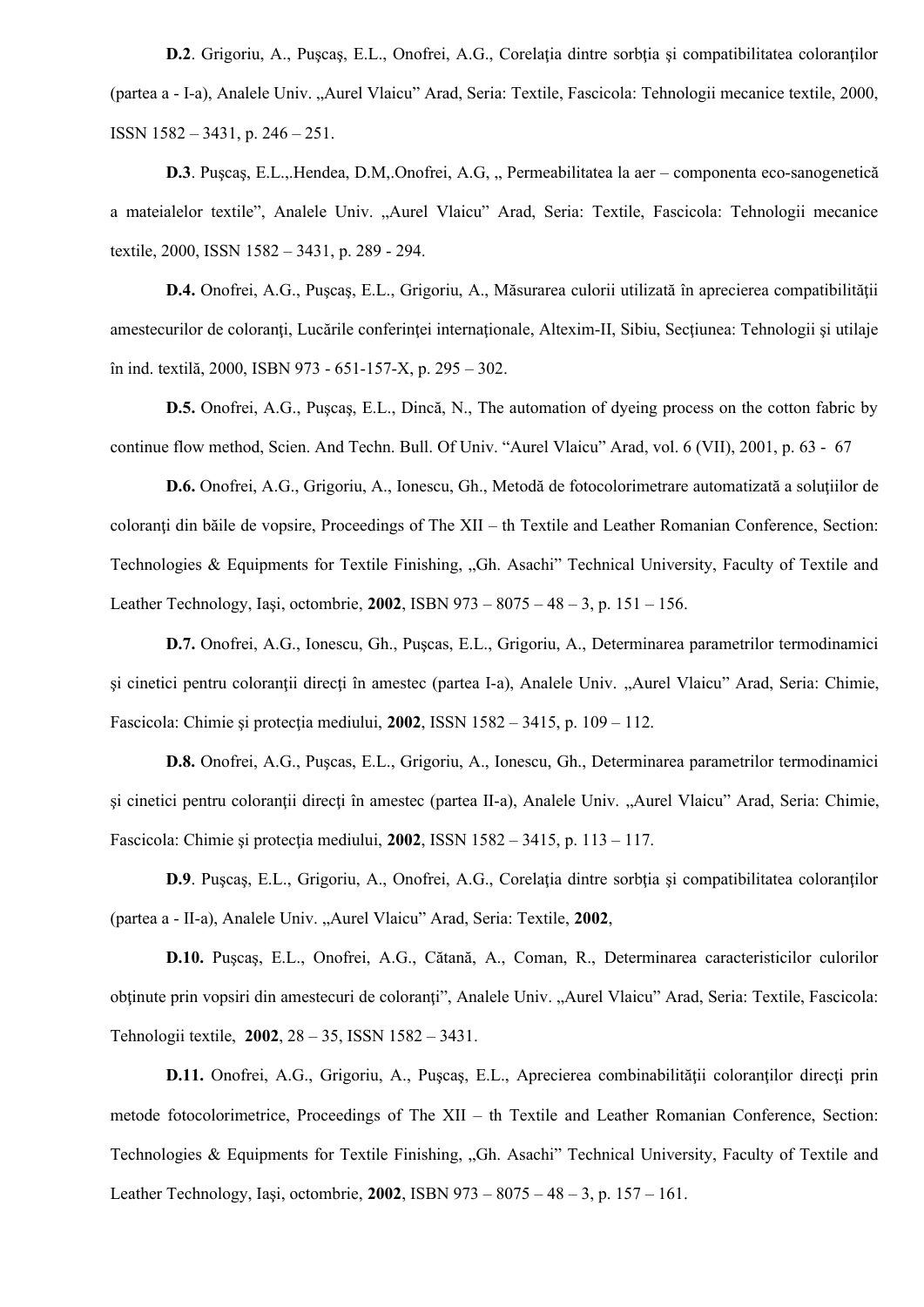**D.12.** Onofrei, A. G., Grigoriu, A., Puşcaş, E. L., The combinability of direct dyes, Part I: The determination of thermodynamic and kinetic parameters of the cotton dyeing process with unitary direct dyes, Bul UTI, sectia VIII, fasc. 1-2, **2002**, p 69 - 78

**D.13.** Grigoriu., A., Onofrei, A. G., Puşcaş, E.L., The combinability of acid dyes, Part I.1. The behavior of unitary acid dyes on wool fibers, I.1.1., The behaviour of different unitary acid dyes at individual temperatures, Scientific and Technical Bulletin of "Aurel Vlaicu" University of Arad, Faculty of Food Engineering, Tourism and Environment protection, Series "Chemistry, Food Science & Engineering", Vol. 7, **2002**, ISSN 1582 – 1021, p. 1- 9.

**D.14.** Onofrei, A. G., Grigoriu, A., Puşcaş, E. L., The combinability of acid dyes, Part I.1. The behavior of unitary acid dyes on wool fibers, I.1.2. The behaviour of individual unitary acid dyes at different temperatures, Buletinul UTI, sectia VIII, fasc. 3 - 4, **2002**, p. 28 - 34

**D.15.** Grigoriu, A., Onofrei, A.G., Puşcaş, E. L., The combinability of acid dyes, Part I.2. The behavior of unitary acid dyes on polyamide fibers, I.2.1. The behaviour of individual unitary acid dyes at different temperatures, Buletinul UTI, sectia VIII, fasc. 3 - 4, **2002**, p. 36 - 43

**D.16.** Onofrei, A. G., Grigoriu, A., Puşcaş, E. L., The combinability of acid dyes, Part I.2. The behavior of unitary acid dyes on polyamide fibers, I.2.2. The behaviour of different unitary acid dyes at individual temperatures, Scientific and Technical Bulletin of "Aurel Vlaicu" University of Arad, Faculty of Food Engineering, Tourism and Environment protection, Series "Chemistry, Food Science & Engineering", Vol. 7, **2002**, ISSN 1582 – 1021, p. 36 - 44.

**D.17.** Grigoriu, A., Onofrei, A. G., Puşcaş, E. L., The combinability of direct dyes, Part II: The behavior of direct dyes on cotton fibers in (binary and ternary) mixtures, II.1. The behavior of C.I. Direct Orange 39 in mixtures, Buletinul UTI, f. 3 - 4, **2003**, p. 64 – 68.

**D.18.** Grigoriu, A., Onofrei, A. G., Puşcaş, E. L., The combinability of direct dyes, Part II: The behavior of direct dyes on cotton fibers in (binary and ternary) mixtures, II.2. The behavior of C.I. Direct Red 23 in mixtures, Buletinul Univ. "Aurel Vlaicu" Arad, Vol. 8, **2003**, p. 36 – 42, ISSN 1582 – 1021.

**D.19.** Onofrei, A. G., Grigoriu, A., Puşcaş, E. L., The combinability of direct dyes, Part II: The behavior of direct dyes on cotton fibers in (binary and ternary) mixtures, II.3. The behavior of C.I. Direct Blue 71 in mixtures, Buletinul Univ. "Aurel Vlaicu" Arad, Vol. 8, **2003**, p. 36 – 48, ISSN 1582 – 1021.

**D.20.** Onofrei, A. G., Grigoriu, A., Puşcaş, E. L., The combinability of direct dyes, Part III: The compatibility indices of direct dyes on cotton fibers, Buletinul UTI, f. 3- 4, **2003**, p. 69 - 73.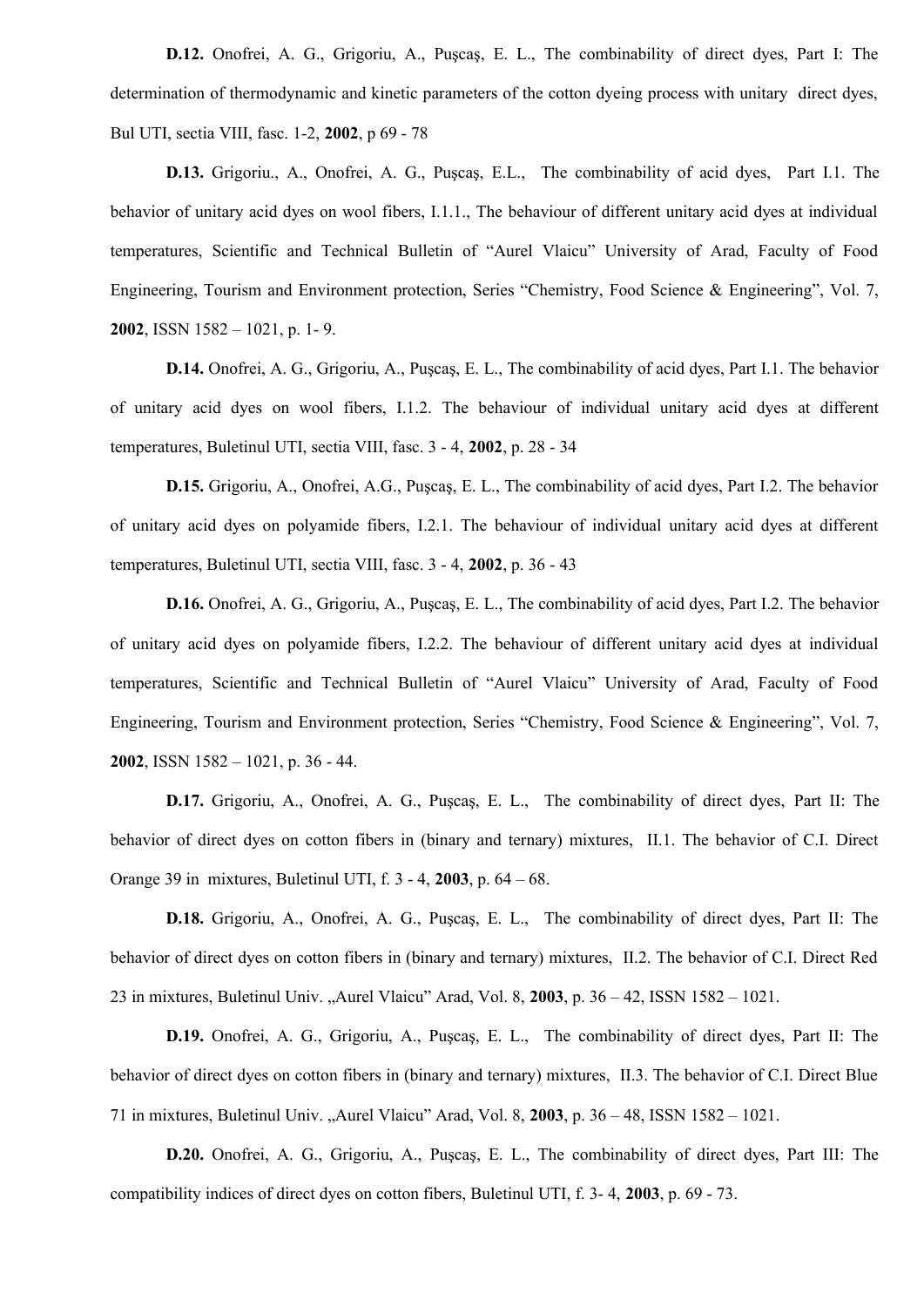**D.21.** Onofrei, A. G., Grigoriu, A., Puşcaş, E. L., The combinability of acid dyes, Part I.3: The behaviour of unitary acid dyes on wool and polyamide fibers, Buletinul UTI, f. 1-2, **2003**, p. 73 -. 80

**D.22.** Puşcaş, E. L., Grigoriu, A., Onofrei, A. G., The combinability of acid dyes, Part II.1., The behaviour of acid dyes on wool fibers în (binary and ternary) mixtures, II.1.2. The behaviour of C.I. Acid Red 35 in mixtures, Buletinul UTI, f. 1-2, **2003**, p. 81 – 85.

**D.23.** Grigoriu, A., Onofrei, A. G., Puşcaş, E. L., The combinability of acid dyes. Part II.2., The behaviour of acid dyes on polyamide fibers in (binary and ternary) mixtures, II.2.3. The behaviour of C.I. Acid Blue 113 in binary and ternary mixtures on polyamide fibers, Buletinul UTI, f. 1-2, **2004**, 69 – 73.

**D.24.** Onofrei, A. G., Puşcaş, E. L, The combinability of acid dyes, Part II.2. The behaviour of acid dyes on polyamide fibers în (binary and ternary) mixtures, II.2.4. The compatibility of acid dyes on polyamide fibers, Analele Univ. "Aurel Vlaicu" Arad, Seria: Chimie, Fascicola: Chimie și protecția mediului, 2004, ISSN 1582 – 3431, p. 142 - 145.

**D.25.** Puscas, E. L., Onofrei, A. G., Studiul cineticii amestecurilor de coloranți direcți utilizând metoda măsurării culorii, Analele Univ. "Aurel Vlaicu" Arad, Seria: Textile, Fascicola: Tehnologii textile, **2004**, ISSN  $1582 - 3431$ , p.  $104 - 107$ .

**D.26**. A. G, ONOFREI, A., GRIGORIU, *Physico – chemical interactions in the anionic dyes solutions. Part. 2. Physico – chemical interactions in the acid dyes solutions. 2.1. The acid dyes – solvent interactions in the absence of the textile fabrics*, Buletinul IPI Iasi, **2007**.

**D.27.** A. G, ONOFREI, The reduction and the elimintion of chromium's ions from the wasted waters, *Simpozionul ştiinţific internaţional "Realizări şi perspective în horticultură, viticultură, vinificaţie şi silvicultură"*, Vol 15 (3), ISBN 978 – 9975 – 946 – 39 – 1, Chişinău, Republica Moldova, **2007**, pp. 432 – 436.

**D.28.** A. G, ONOFREI, The removal of light ends of liquid petroleum oils which contaminate by accident the soil, *Simpozionul ştiinţific internaţional "Realizări şi perspective în horticultură, viticultură, vinificaţie şi silvicultură"*, Vol 15 (3), ISBN 978 – 9975 – 946 – 39 – 1, Chişinău, Republica Moldova, **2007**, pp. 436 – 440.

**D.29**. M. G., MEŞTER, I., DANCIU, A. G, ONOFREI, M., ZDREMŢAN, Additives in food industry. Part. 2. The study of carotenoids from orange peeling, *Proceedings of the International Conference "Agricultural and Food Sciences, Processes and Technologies", "Lucian Blaga" University of Sibiu, Faculty of Agricultural Sciences, Food Industry and Environment Protection*, Sibiu, **2007**, *The Bulletin of "Lucian Blaga" University of Sibiu, The "Lucian Blaga" University of Sibiu Publishing House, ISSN 1843 – 0694, 217* – 220.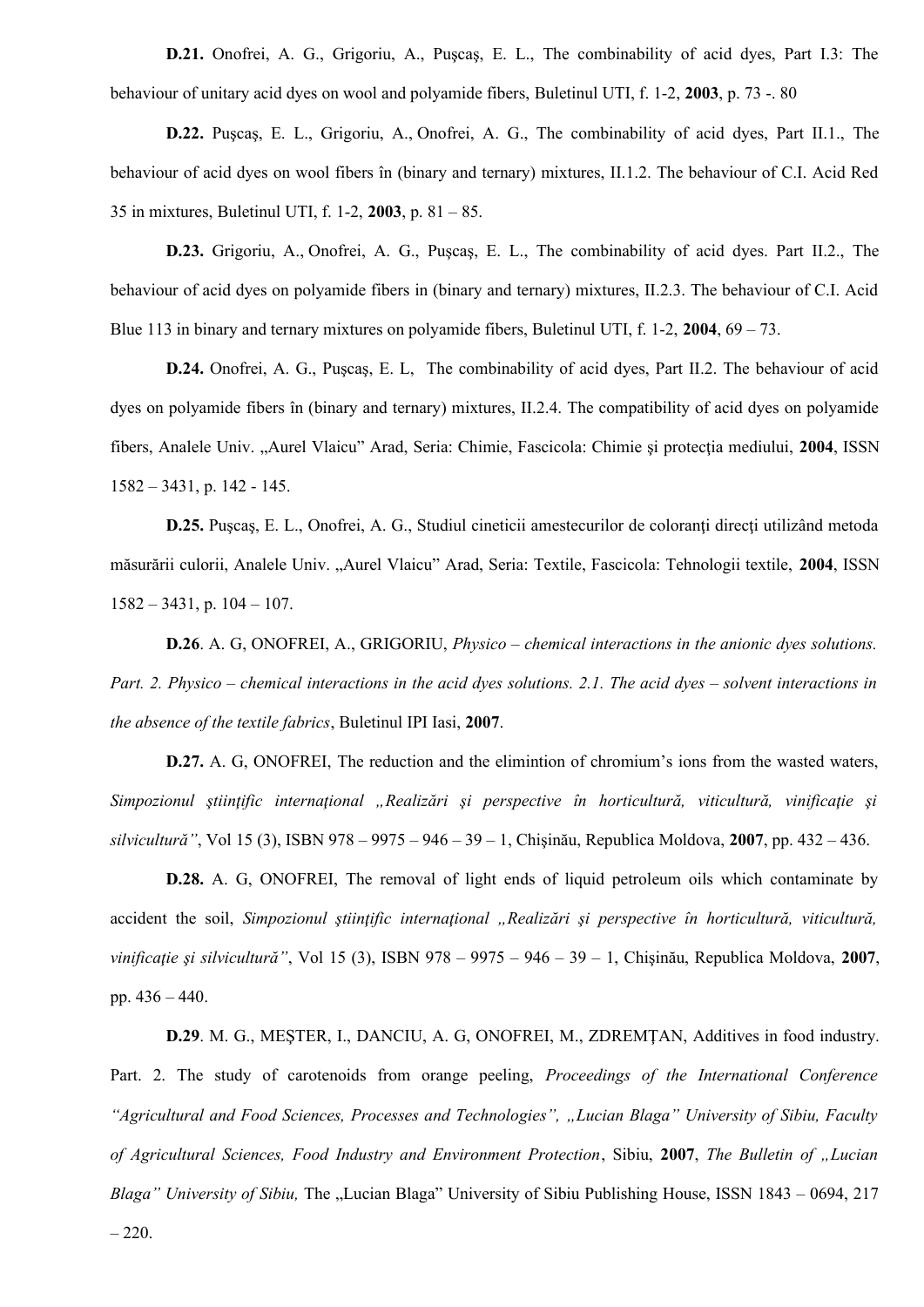**D.30.** A. G, ONOFREI, The removal of heavy and noble metals from wasted waters, *Proceedings of the International Conference "Research people and actual task on multidisciplinary sciences", Vol. 3, Ecology and Environment protection; Land & Water Use and Environment; Physics, Chemistry, Biology*, ISBN 978 – 954 – 91147 – 3 – 7, Lozenec, Bulgaria, **2007**, pp. 53 – 57

**D.31.** A. G, ONOFREI, The correlation between the combinability of dyes and the environment protection. Part. 2. The combinability of acid dyes on wool fibres. 2.1. The compatibility of C.I. Acid Red 35 dye in binary and ternary mixtures, *Proceedings of the International Conference "Research people and actual task on multidisciplinary sciences", Vol. 3, Ecology and Environment protection; Land & Water Use and Environment; Physics, Chemistry, Biology*, ISBN 978 – 954 – 91147 – 3 – 7, Lozenec, Bulgaria, **2007**, pp. 58 – 63.

**D.32.** M. G., MEŞTER, DANCIU, I., A. G, ONOFREI, Additives in food industry. Part. 1. Natural additives in ice cream, *Proceedings of the International Conference "Research people and actual task on multidisciplinary sciences", Vol. 3, Ecology and Environment protection; Land & Water Use and Environment; Physics, Chemistry, Biology*, ISBN 978 – 954 – 91147 – 3 – 7, Lozenec, Bulgaria, **2007**, pp. 112 – 116.

**D.33.** A. G, ONOFREI, F., MUNTEANU, M., ZDREMŢAN, A., ANGHEL, A., LUCACI, Fitointercession study of soils contaminated with some heavy metals, *The 6th international symposium "PROSPECTS FOR THE 3rd MILLENNIUM AGRICULTURE"*, Cluj Napoca, **2007**, *Buletinul USAMV-CN*, *64*, ISSN 1 454 – 2382, p. 437 – 440.

**D.34.** A. G, ONOFREI, The correlation between the combinability of dyes and the environment protection Part. 1. The combinability of direct dyes on cotton fibres. 1.1. The compatibility of C.I. Direct Orange 39 dye in binary and ternary mixtures, *INCD ECOIND "SIMI 2007", The international symposium "THE ENVIRONMENT AND INDUSTRY" volume, Section III: PERFORMANT METHODS AND TECHNICS FOR CONTROL AND MONITORING OF INDUSTRIAL POLLUTION*, Bucharest, Romania, **2007**.

**D.35.** A. G, ONOFREI, *Physico – chemical interactions in the anionic dyes solutions. 2. Direct dyes – solvent interactions in the absence of the textile fabrics*, Buletinul Univ. "Aurel Vlaicu" Arad, Vol. 12, 2007, p. 51 – 57, ISSN 1582 – 1021.

**D.36.** A. G, ONOFREI, The combinability of acid dyes, 1.4.1. The behaviour of some unitary acid dyes on wool fibres, at different temperatures, *Scientific and Technical Bulletin* of "Aurel Vlaicu" University of Arad, Food Engineering, Tourism and Environmental Protection Faculty, Chemical and Technological Research Center, Series Chemistry, Food Science & Engineering, Year XV, Vol. 14, **2010**, p. 21 – 26, ISSN 1582 – 1021.